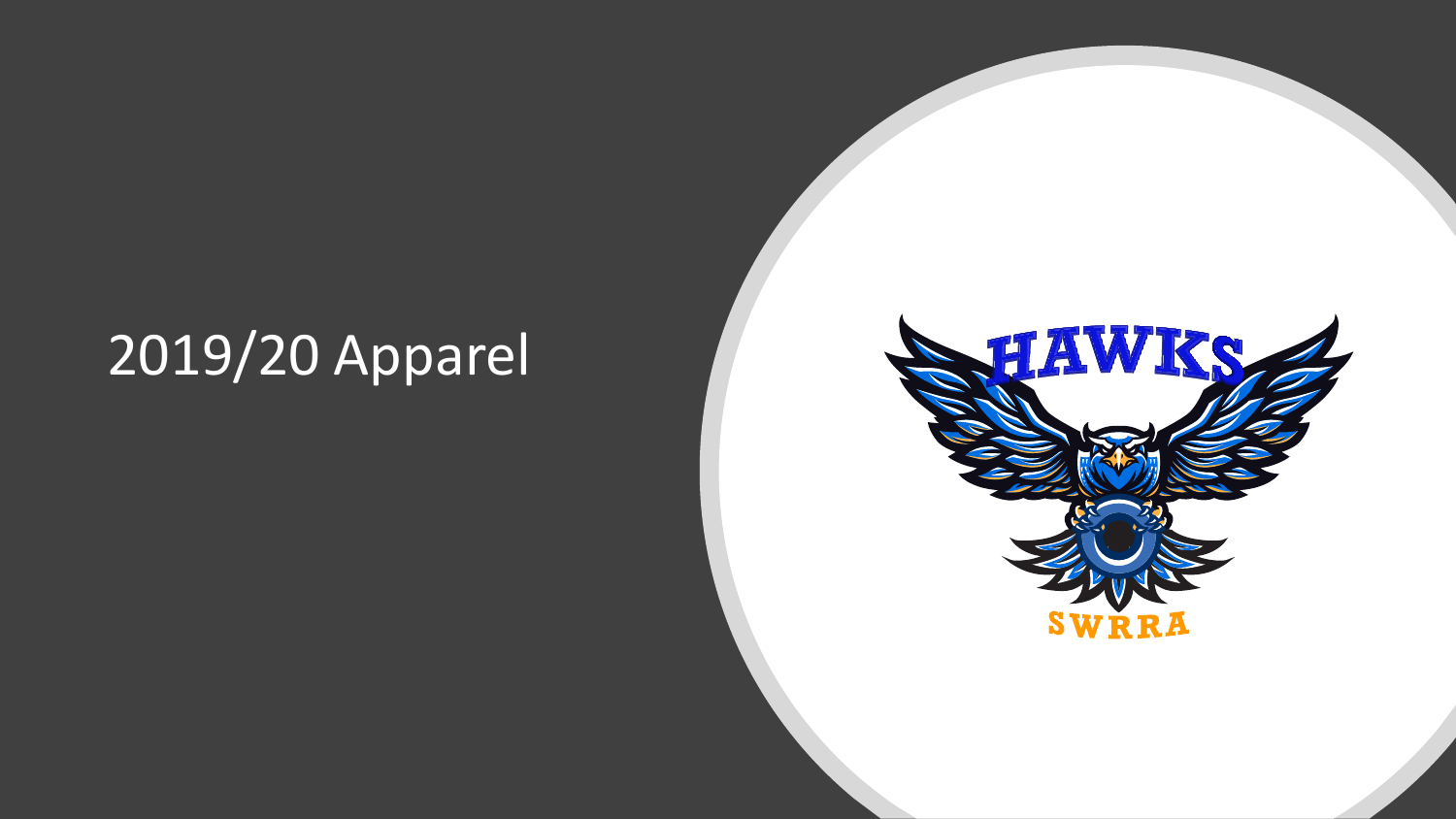### Player Track Suits

- Navy/Navy/White
- Jacket: \$67.50
- Pants \$55
- Printing: SWRRA logo left chest
- Embroidery of Name on sleeve: + \$6
- https://www.stormtech.ca/products/youths-warrior-trainingjacket-stxj-2y

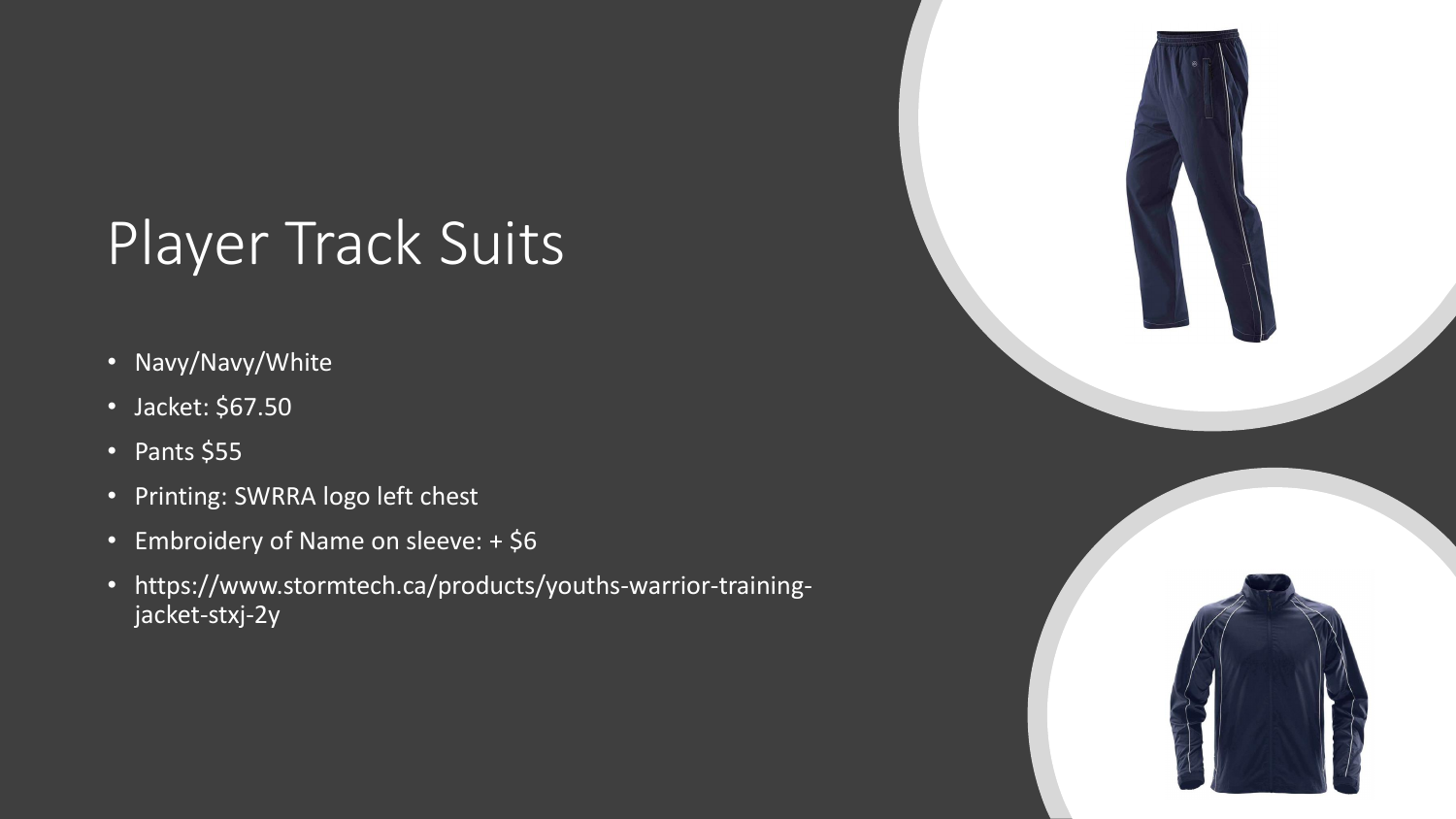

### Jackets

- Navy or Charcoal
- KS-3 Men's + KS-3W Women's Greenwich Lightweight Softshell, only available in adult sizes
- \$70 plus taxes
- SWRRA logo left chest
- Embroidery of Name or Number on sleeve: + \$6
- https://www.stormtech.ca/products/womensgreenwich-lightweight-softshell-ks-3w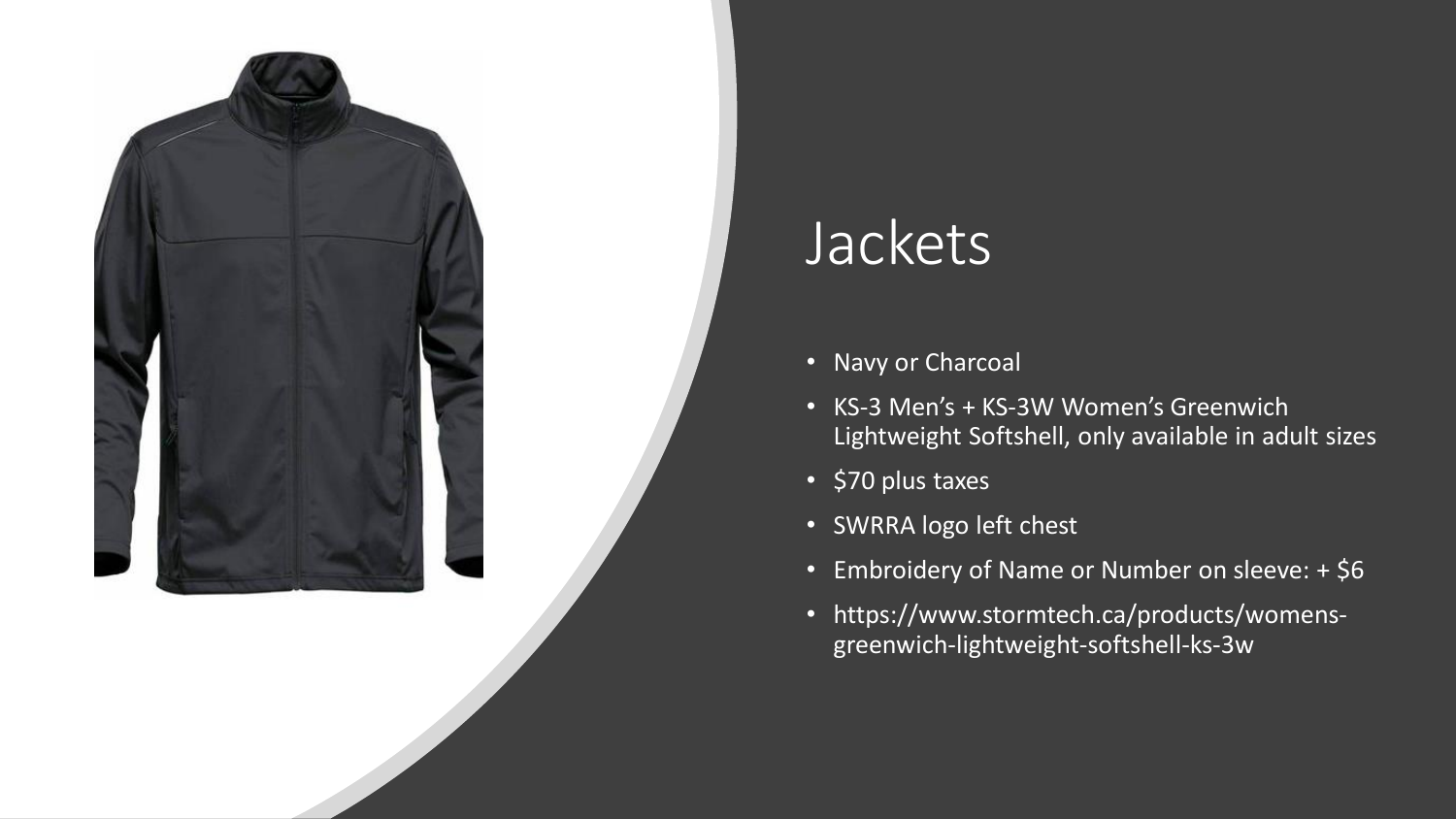#### Hoodies

- 2 Qualities
- Better: Colour: Navy Heather/Charcoal Heather
	- $\cdot$  \$32.50
	- Logo printed centred across chest
	- https://www.sanmarcanada.com/shop-catalogue/fleece/hooded/atc-153-esactive-174-vintage-two-tone-hooded-sweatshirt-f2044.html
- Everyday: Blue or Charcoal
	- $\cdot$  \$26
	- Logo printed centred across chest
	- https://www.sanmarcanada.com/b-i-new-i-atc-153-b-everyday-fleecehooded-sweatshirt-atcy2500.html
- Name or Number on sleeve: + \$6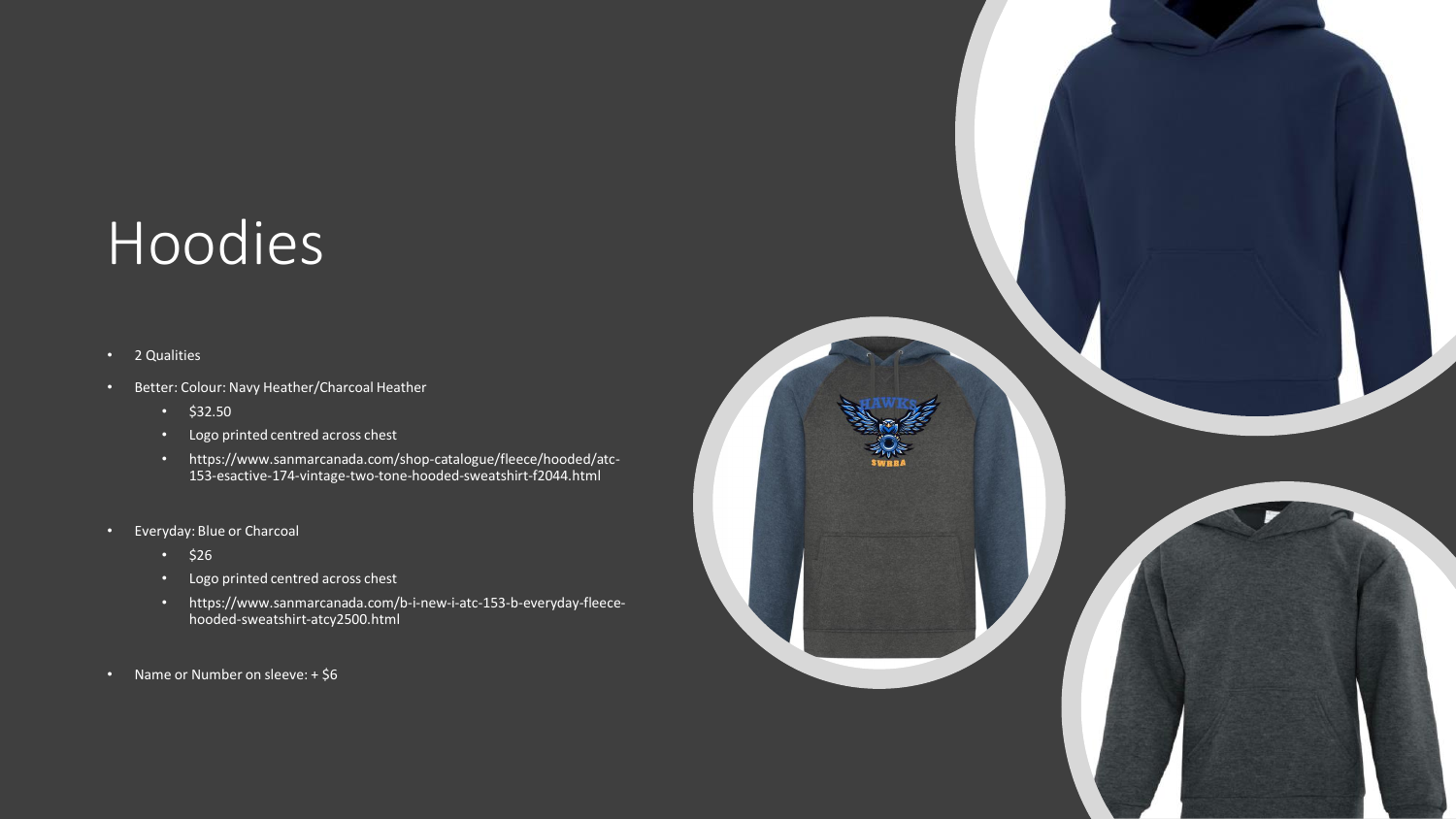

#### T-Shirts

- Available in short and Long Sleeve
- Charcoal or Light Grey
- 2 Qualities
- Printing: 4 colour logo on centre chest or upper left chest
- Everyday
	- Short sleeve: \$10
	- Long Sleeve: \$13.50
	- https://www.sanmarcanada.com/b-i-new-i-atc-153-b-everyday-cotton-teeatc1000.html
- Eurospun
	- Short Sleeve: \$13.50
	- Long Sleeve \$16
	- https://www.sanmarcanada.com/b-atc-153-b-eurospun-ring-spun-teeatc8000.html
- Name or Number on sleeve: + \$6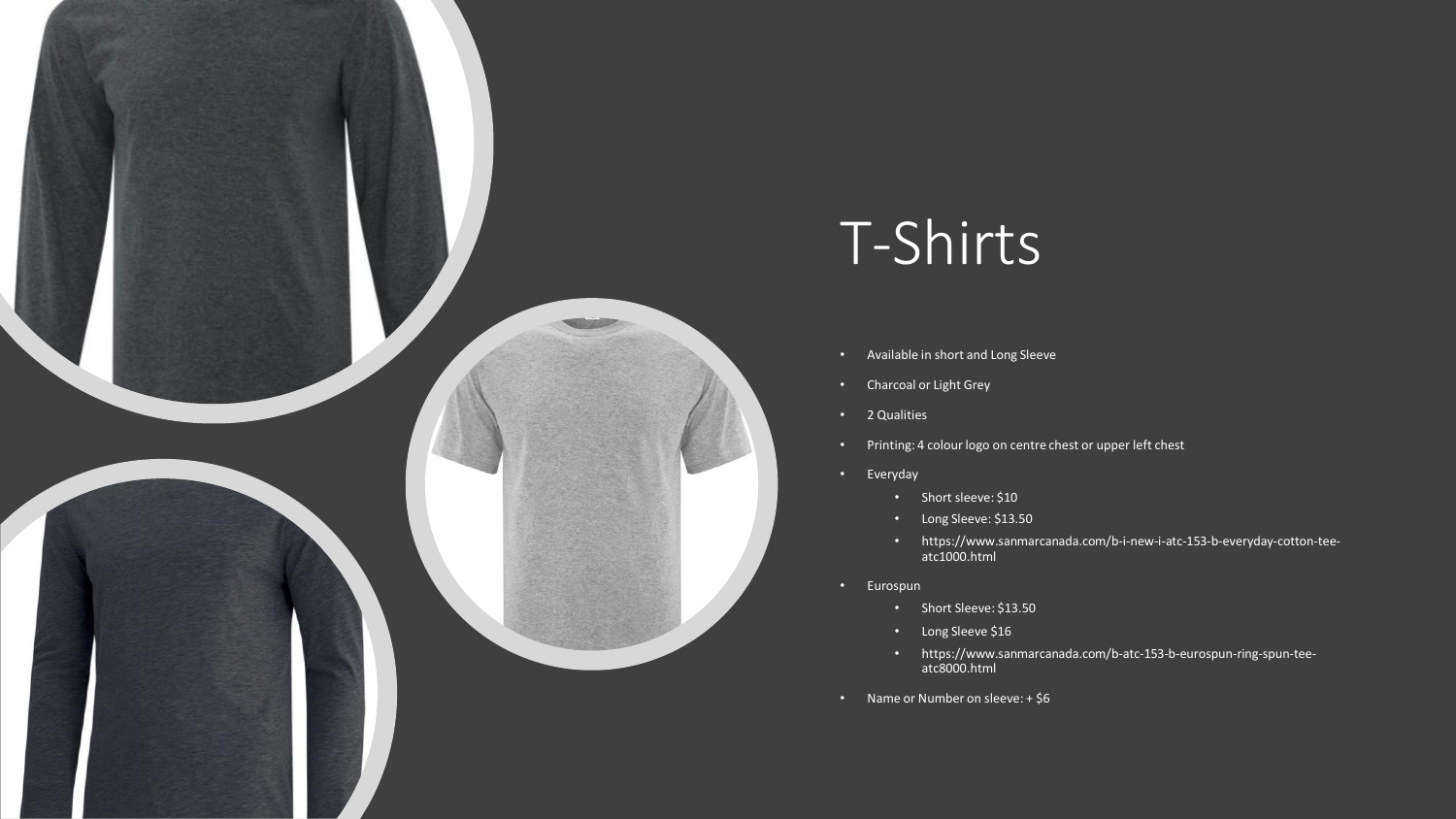## Youth Technical Shirts

- Printing: 4 colour logo on centre chest
- Long Sleeve
	- $•$  \$16.50
	- https://www.sanmarcanada.com/b-atc-153-b-pro-team-longsleeve-tee-s350ls.html
- Short Sleeve
	- $\cdot$  \$13.50
	- https://www.sanmarcanada.com/b-atc-sup-tm-sup-b-proteam-short-sleeve-tee-s350.html
- Name or Number on sleeve: + \$6

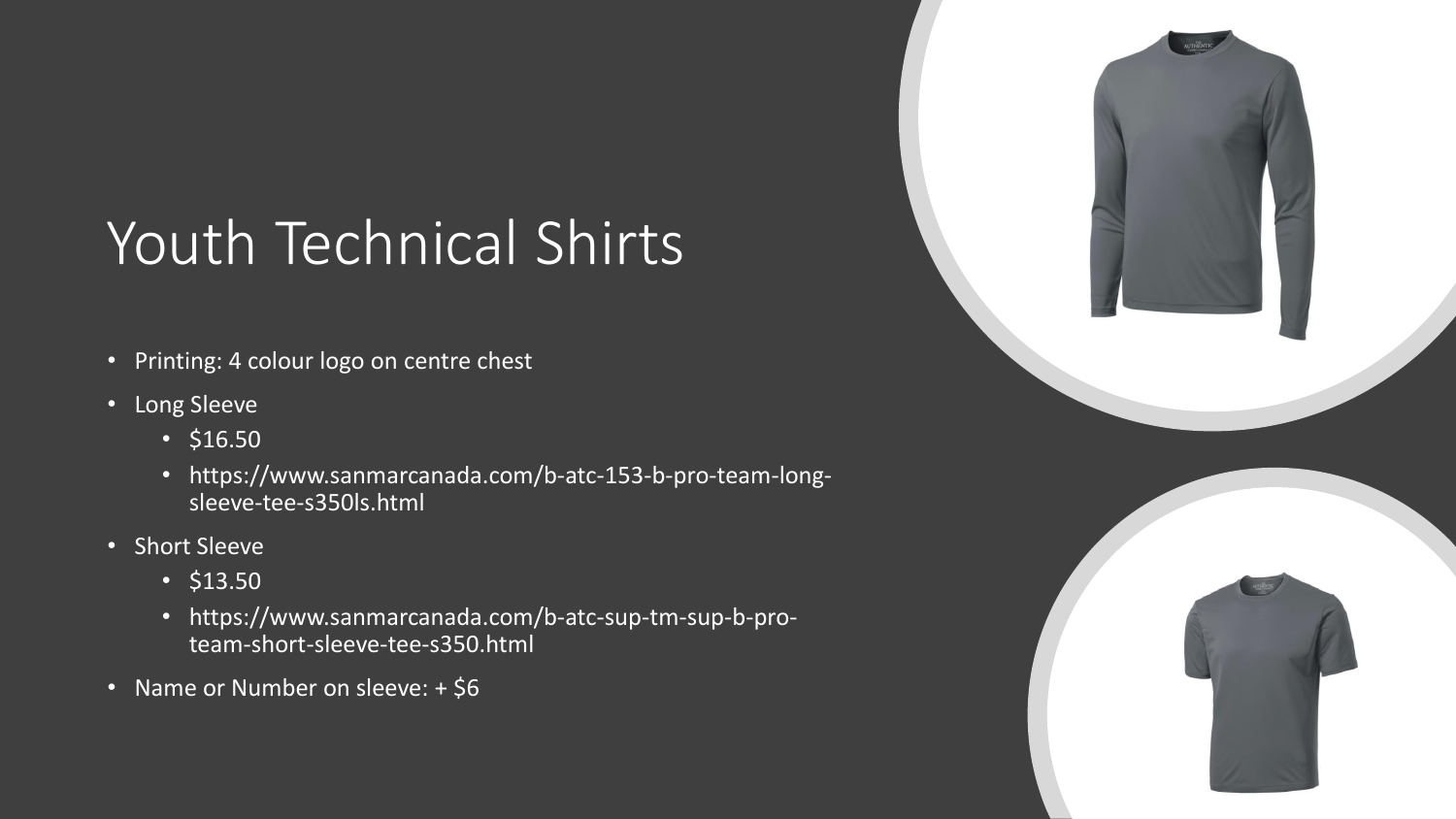### Hats and Tuques w/ Embroidered logo

- Tuques: \$14.50
- Trucker hat: \$17
- Flex fit cap: \$21